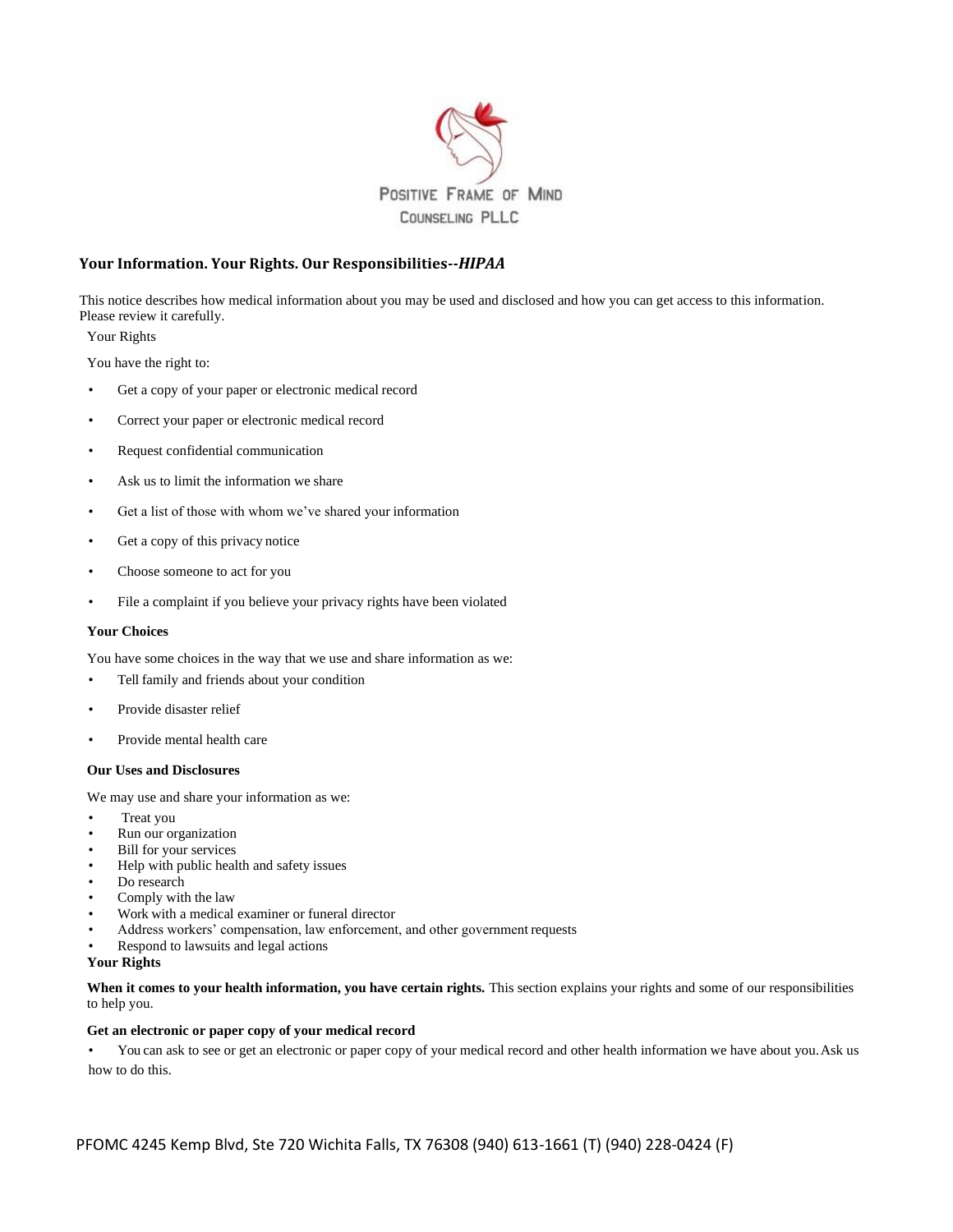• We will provide a copy or a summary of your health information, usually within 30 days of your request. We may charge a reasonable, cost-based fee

### **Ask us to correct your medical record**

.

- You can ask us to correct health information about you that you think is incorrect or incomplete. Ask us how to do this.
- We may say "no" to your request, but we'll tell you why in writing within 60 days.

## **Request confidential communications**

- You can ask us to contact you in a specific way (for example, home or office phone) or to send mail to a different address.
- We will say "yes" to all reasonable requests.

## **Ask us to limit what we use or share**

• You can ask us not to use or share certain health information for treatment, payment, or our operations. We are not required to agree to your request, and we may say "no" if it would affect your care.

• If you pay for a service or health care item out-of-pocket in full, you can ask us not to share that information for the purpose of payment or our operations with your health insurer. We will say "yes" unless a law requires us to share thatinformation.

### **Get a list of those with whom we've shared information**

• You can ask for a list (accounting) of the times we've shared your health information for six years prior to the date you ask, who we shared it with, and why.

We will include all the disclosures except for those about treatment, payment, and health care operations, and certain other disclosures (such as any you asked us to make). We'll provide one accounting a year for free but will charge a reasonable, cost-based fee if you ask for another one within 12months.

#### **Get a copy of this privacy notice**

You can ask for a paper copy of this notice at any time, even if you have agreed to receive the notice electronically. We will provide you with a paper copy promptly.

#### **Choose someone to act for you**

• If you have given someone medical power of attorney or if someone is your legal guardian, that person can exercise your rights and make choices about your health information.

We will make sure the person has this authority and can act for you before we take any action.

## **File a complaint if you feel your rights are violated**

- You can complain if you feel we have violated your rights by contacting us using the information on page 1.
- You can file a complaint with the U.S. Department of Health and Human Services Office for Civil Rights by sending a letter to 200

Independence Avenue, S.W., Washington, D.C. 20201, calling 1-877-696-6775, or visiting **[www.hhs.gov/ocr/privacy/hipaa/complaints/.](http://www.hhs.gov/ocr/privacy/hipaa/complaints/)**

We will not retaliate against you for filing a complaint.

## **Your Choices**

**For certain health information, you can tell us your choices about what we share.** If you have a clear preference for how we share your information in the situations described below, talk to us. Tell us what you want us to do, and we will follow your instructions.

In these cases, you have both the right and choice to tell us to:

- Share information with your family, close friends, or others involved in your care
- Share information in a disaster relief situation

*If you are not able to tell us your preference, for example if you are unconscious, we may go ahead and share your information if we believe it is in your best interest. We may also share your information when needed to lessen a serious and imminent threat to health or safety.*

In these cases, we never share your information unless you give us written permission:

Most sharing of psychotherapy notes

## **How do we typically use or share your health information?**

We typically use or share your health information in the following ways.

PFOMC 4245 Kemp Blvd, Ste 720 Wichita Falls, TX 76308 (940) 613-1661 (T) (940) 228-0424 (F)